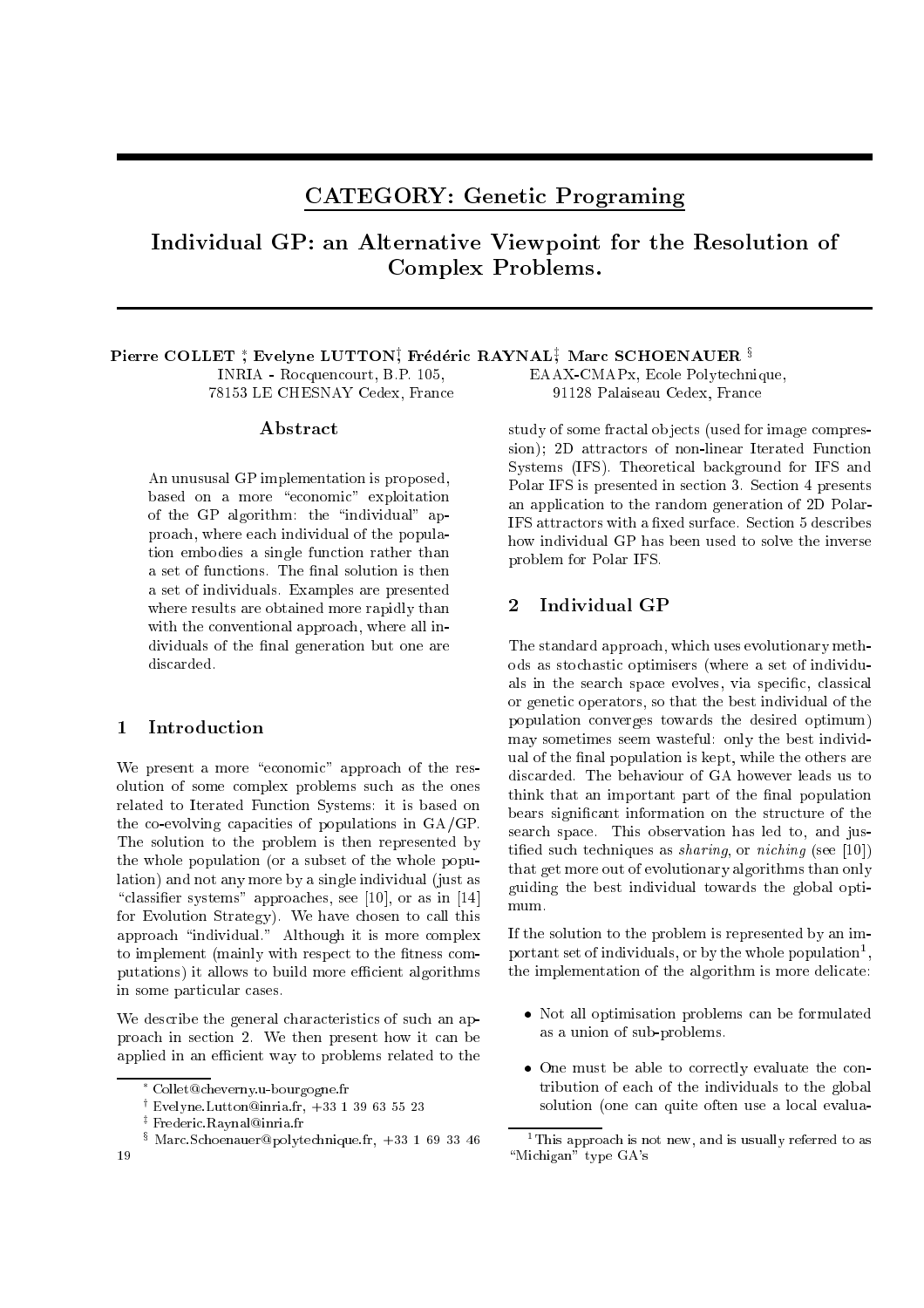tion function for an individual along with a global evaluation function for the whole population).

 Finally, it seems indispensable to use a \sharing" method with a well chosen distance function to place each individual with reference to the others. The evolution of the system can be seen as seeking a position of balance.

#### 3 3 Fractal shapes based on Iterated Function Systems

## 3.1 IFS Theory

An IFS (Iterated Function System)  $\mathbb{U}$  =  ${E, (w_n)_{n=1...N}}$  is a collection of N functions defined on a complete metric space  $(E, d)$ .

Let  $W$  be the operator defined on the space of subsets of  $E^2$ :

$$
\forall K \subset E, \ W(K) = \bigcup_{n \in 1, ..., N} w_n(K)
$$

Then, if the  $w_n$  functions are contractive (the IFS is then called a hyperbolic or contractive IFS), there exists a unique set A such that:  $W(A) = A$ . A is called the attractor of the IFS.

Recall:

A mapping  $w : E \rightarrow E$ , from a metric space  $(E, d)$  into itself, is called **contractive** if there exists a positive real number  $s < 1$ such that:

$$
d(w(x), w(y)) \le s \cdot d(x, y) \quad \forall x, y \in E
$$

The uniqueness of a hyperbolic attractor is a result of the Contractive Mapping Fixed Point Theorem for  $W$ , which is contractive according to the HAUSDORFF distance:

$$
d_H(A, B) = \max\left(\max_{x \in A} (\min_{y \in B} d(x, y)), \max_{y \in B} (\min_{x \in A} d(x, y))\right)
$$

From a computational viewpoint, an attractor can be generated according to two techniques:

### Stochastic method (toss-coin):

Let  $x_0$  be the fixed point of one of the  $w_i$  functions. We build the points sequence  $x_n$  as follows:  $x_{n+1} = w_i(x_n)$ , *i* being randomly chosen in  $\{1..N\}.$ 

Then  $\bigcup_n x_n$  is an approximation of the real attractor of  $\mathcal{C}$ . The larger n, the more precise the approximation.

From any initial set  $S_0$ , we build the sets sequence  $\{S_n\}$ :

$$
S_{n+1} = W(S_n) = \bigcup_n w_n(S_n)
$$

When *n* tends towards  $\infty$ ,  $S_n$  is an approximation of the real attractor of  $U$ .

## 3.2 Polar IFS

Problems associated to affine IFS, i.e.: when the  $w_i$  are affine 1D or 2D functions, have been extensively studied, mainly because fractal compression techniques rely on affine IFS modelling. A major challenge is to tackle the inverse problem for non-affine IFS. Previous work on this subject have raised the idea to use GP for the resolution of such problems, [15], [5].

The main problem which arises when manipulating non-linear IFS (mixed IFS, [15], for instance) is the management of the contractance constraint. This is quite tricky when one tries to solve the associated inverse problem using stochastic methods.

Let us use a subset of non-linear functions,  $w_i$ , conctracting with respect to a point  $P_i$ :

$$
\forall M \in E = [0, 1]^2 \quad ||\overrightarrow{P_i w_i(M)}|| < ||\overrightarrow{P_i M}|| \tag{1}
$$

which can be transcribed in polar coordinates centred on  $P_i$  as:

$$
\overrightarrow{P_i w_i(M)} = \begin{pmatrix} \rho \frac{th(k * F(\rho, \theta)) + 1}{2} \\ G(\rho, \theta) \end{pmatrix}
$$
 (2)

 $F(\rho, \theta)$  and  $G(\rho, \theta)$  are random non-linear functions which can be represented with a tree (as for mixed-IFS functions).

The form  $\rho \frac{1}{2}$  insures that the relation (1) is verified, because the factor  $\frac{th(k*F(\rho,\theta))+1}{2}$  is always <sup>2</sup> < 1. The form of this factor has been chosen in order to make a rather smooth bijective mapping of IR onto  $(0,1)$ , see figure 1. k is fixed to  $10^{-7}$  for the same reasons.

The fixed points  $P_i$  of these  $w_i$  functions are:

$$
\forall M \in E \quad \lim_{n \to \infty} w_i^n(M) = P_i
$$

 $2 w_n(K)$  represents the set  $\{w_n(x), x \in K\}$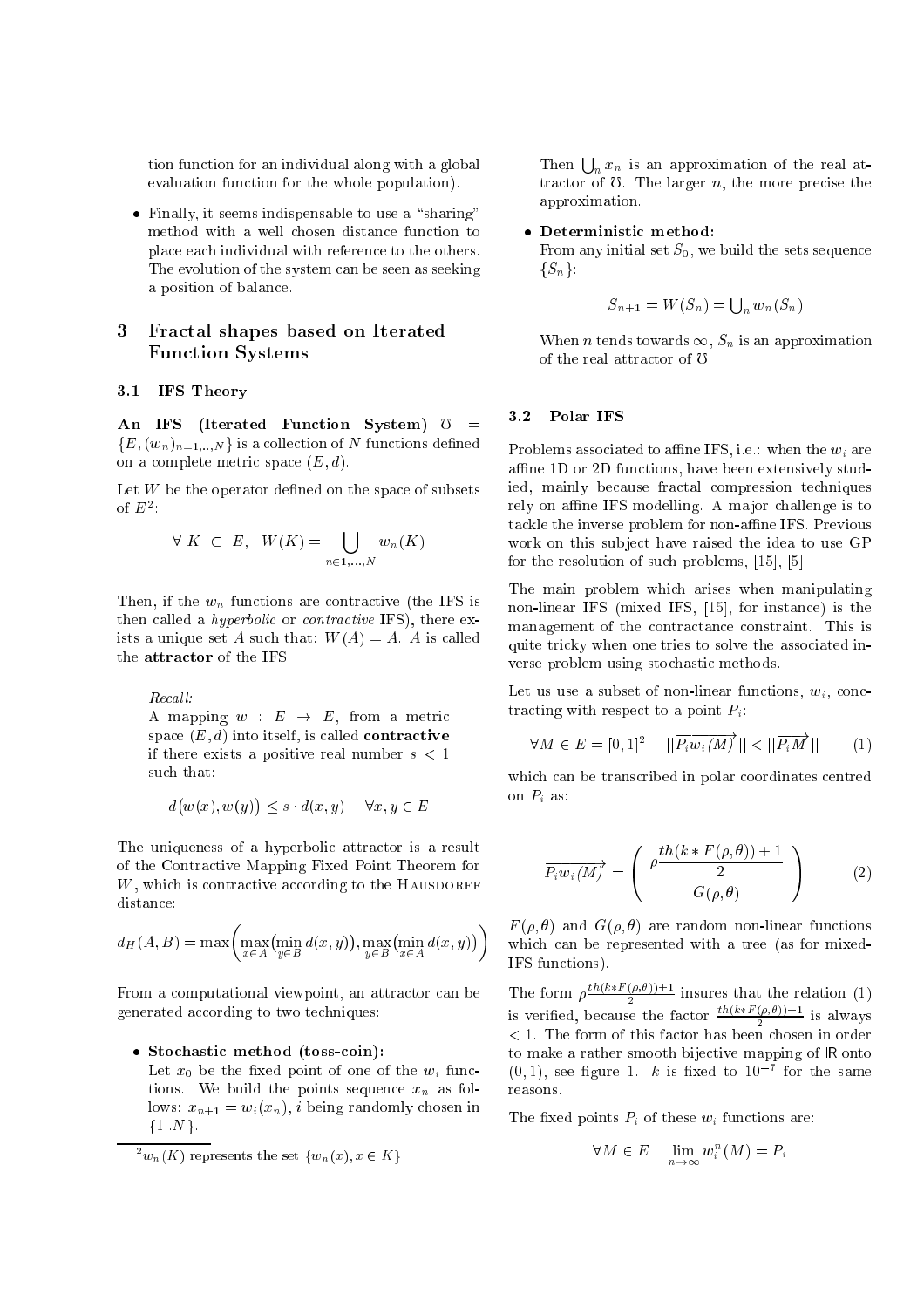

Figure 1: The  $y = \frac{ln(kx)+1}{2}$  curve with  $k = 10^{-7}$ 



Figure 2: Examples of Polar IFS attractors

However, these functions are not systematically contractant, see [5] for details.

The restriction to functions verifying (2) does not unfortunately prevent us from checking whether the functions are contractant or not. This restriction is however very interesting, because functions constructed this way are quite often contractant and have a known unique fixed point. What is more, this set of functions is general enough to produce a wide variety of shapes through their attractor, see figure 2. They are quite easy to use in such applications as the solving of the inverse problem or the interactive generation of attractors.

#### $\overline{4}$ Random generation of Polar IFS attractors with a prescribed surface

A first problem that can be solved using GP is the random generation of non-linear IFS attractors. Due to the contractance constraints, the space of possible sets of  $w_i$  functions which admit an attractor is very sparse. If one wants to find IFS attractors that have compact, "nice," or fixed criteria, the problem becomes extremely difficult. Solutions have been proposed in  $[18]$  in an interactive manner for the "artistic" generation of attractors, similar to Karl Sims techniques [19].

This approach is based on a conventional exploitation of GP: a whole IFS (i.e.: a set of  $w_i$  functions) is represented as an individual of a population.

If an individual of the population encodes a single  $w_i$ function, the IFS is represented by the whole population, or by a part of the population. We present below how this structure can be evolved to produce an IFS having an attractor of arbitrary surface in the image.

The advantage of using Polar IFS is twofold:

- 1. each function converges towards a fixed point, and the functions are rather frequently contractive, see [5] for experiments,
- 2. access to the fixed point of the function is direct.

This second point allows to consider in a different way genetic operators on fixed points and on tree structures of an individual that represents a  $w_i$  function. Genetic operators are classical GP mutation and crossover for the tree structured part of the  $w_i$ . Fixed points are mutated according to a random shot in a disk of radius  $\sigma$  centered on it. Fixed points crossover is a classical barycentric crossover whose parameter is randomly chosen in  $[-1, 2]$  for each offspring  $(x' = \gamma x + (1 - \gamma)y)$ .

The main problem of "individual" approaches is the careful design of the fitness function, and the use of a sharing scheme, in order to disperse the individuals of the population.

The fitness function can be made up of two main contributions: a local fitness which measures the intrinsic characteristic of the individual, and a global fitness that stems from the global performance of the population, redistributed on each individual, proportionally to its "contribution."

- cording to:
	- 1. The fixed point position with respect to the  $\max$ e (represented as  $\sqcup,$  the  $[0,1]^-$  square). A very simple property of attractors is that the fixed point of each  $w_i$  belongs to the attractor of  $\{w_i\}$ . If we thus wish that the attractor of the  $\{w_i\}$  be inside the image, the fixed points have to be within  $\Box$ .

A first term is proportional to the inverse distance between the fixed point  $x_i$  of  $w_i$  and  $\Box$ :

$$
F_1(w_i) = \frac{1}{1 + D(x_i, \Box)}
$$

 $F_1$  is maximum and equals 1 when  $x_i \in \Box$ , and tends to zero when  $x_i$  is far away from  $\Box$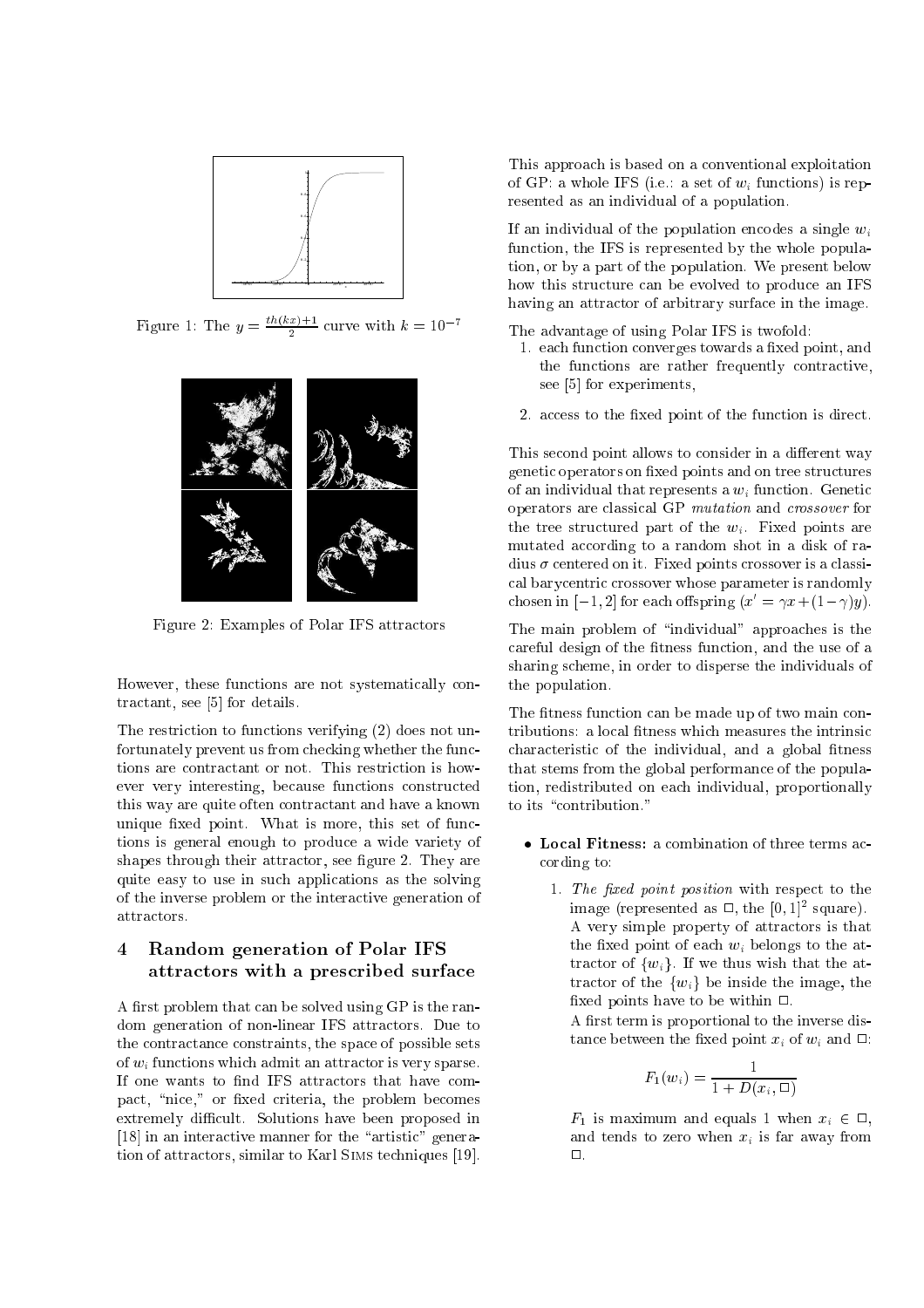Table 1: Parameters setting for the random generation of attractors, using GA-Lib

| SIGMA                           | 0.2                         |
|---------------------------------|-----------------------------|
| Local fitness tuning            | $\alpha=20$                 |
| <b>Mutation probabilities</b>   |                             |
| $constant \rightarrow constant$ | 0.15                        |
|                                 | according to a Gaussian     |
|                                 | law of variance SIGMA       |
| variable $\rightarrow$ constant | 0.02                        |
|                                 | randomly chosen in $[-1,1]$ |
| $constant \rightarrow variable$ | 0.06                        |
| variable $\rightarrow$ variable | 0.08                        |
| function $\rightarrow$ function | 0.08                        |
| (same arity)                    |                             |
| fixed points:                   | 0.03                        |
|                                 | according to a uniform      |
|                                 | law in the circle           |
|                                 | of radius SIGMA             |
| Crossover probability           |                             |
| PCROSS                          | 0.95                        |
|                                 | for trees and fixed points  |
| Sharing                         |                             |
| $\sigma$ (Goldberg [10])        | $2*SIGMA$                   |
| Population replacement scheme   |                             |
| replacement percentage          | 50%                         |
|                                 | Overlaping populations      |

2. The  $w_i(\square)$  position with respect to  $\square$ : We compute the image  $w_i(\square)$ , in order to test if it is included in  $\square$ .

Let  $\#[X]$  be the number of pixels (according to the considered image resolution) of the set  $X$ , then:

$$
F_2(w_i) = \frac{\#[w_i(\Box) \bigcap \Box]}{\#[w_i(\Box)]}
$$

 $F_2(w_i)$  is maximum (and = 1) if  $w_i(\square) \subset \square$ . 3. The size of  $w_i(\Box)$  in  $\Box$ :

$$
F_3(w_i) = \frac{\#[w_i(\Box) \bigcap \Box]}{\#[\Box]}
$$

We have chosen to favour  $w_i$ 's that generate large images.

The local fitness for individual  $w_i$  is:

$$
F_{loc}(w_i) = F_1(w_i) + F_2(w_i) + \alpha F_3(w_i)
$$
 (3)

 $\alpha$  tunes the relative importance of term  $F_3$  in comparison to  $F_1$  and  $F_2$  ( $F_1$  and  $F_2$  tend easily to one, while  $F_3$  is more difficult to increase).

## Contractivity constraints:

The contractance test can be included in the computation of the image of  $w_i(\square)$ . At the same time, the mean contraction factor  $k_i$  can be estimated. If the function is not contractive,  $F_2$  is not computed and is directly fixed to zero, as well as  $F_{loc}$ in order to discard this individual.

The  $N$  (to be determined with respect to the local inthess ) best individuals of the evolved population represent a solution to our problem. A toss-coin algorithm can thus be used in order to compute the attractor  $\sigma$  of these individuals, and a global fitness can be defined for a prescribed image occupancy  $S \in [0, 1]$  as:

$$
F_{glob} = \frac{2}{1 + 100(\frac{\#[0]}{\#[0]} - S)^2}
$$

 $F_{glob}$  is a measurement of the distance between  $\frac{\#[{\mathcal O}]}{\#[{\mathcal O}]}$  and S. The function has been chosen so that  $F_{alob} = 1$  when  $\#[0] = S \pm 10\%.$ 

This global fitness can be distributed on the  $N w_i$ which have been selected from the current population (the global fitness of the individuals that have not been selected is simply  $F_{loc}$ ), proportionnally to their contribution to U i.e.: to  $F_2(w_i)$ , or grossly to  $k_i$  (in fact related to  $\overline{k_i} = \frac{\sum k_j}{N}$ ):

$$
F(w_i) = F_{loc}(w_i) \times N \frac{k_i}{\sum k_j} F_{glob}
$$
 (4)

 $F_{glob}$  is used as a multiplicative factor, thus improving (if  $\geq$  1) or degrading the individuals' fitness with respect to their global performance.

 $F_{alob}$  can also be used as a stopping criterion for the GP: stop the algorithm when the target surface is approximated with a fixed threshold.

A GP with sharing is used, the distance being simply the euclidean distance between fixed points of the  $w_i$ functions.

Results obtained with the parameter setting of table 1 are presented in figures 3 and 4.

# 5 Resolution of the inverse problem for Polar IFS

The inverse problem for 2D IFS can be stated as fol-

If  $\alpha$  in fact, we select all the contractive individuals of the population with  $F_3(w_i) > 0.1$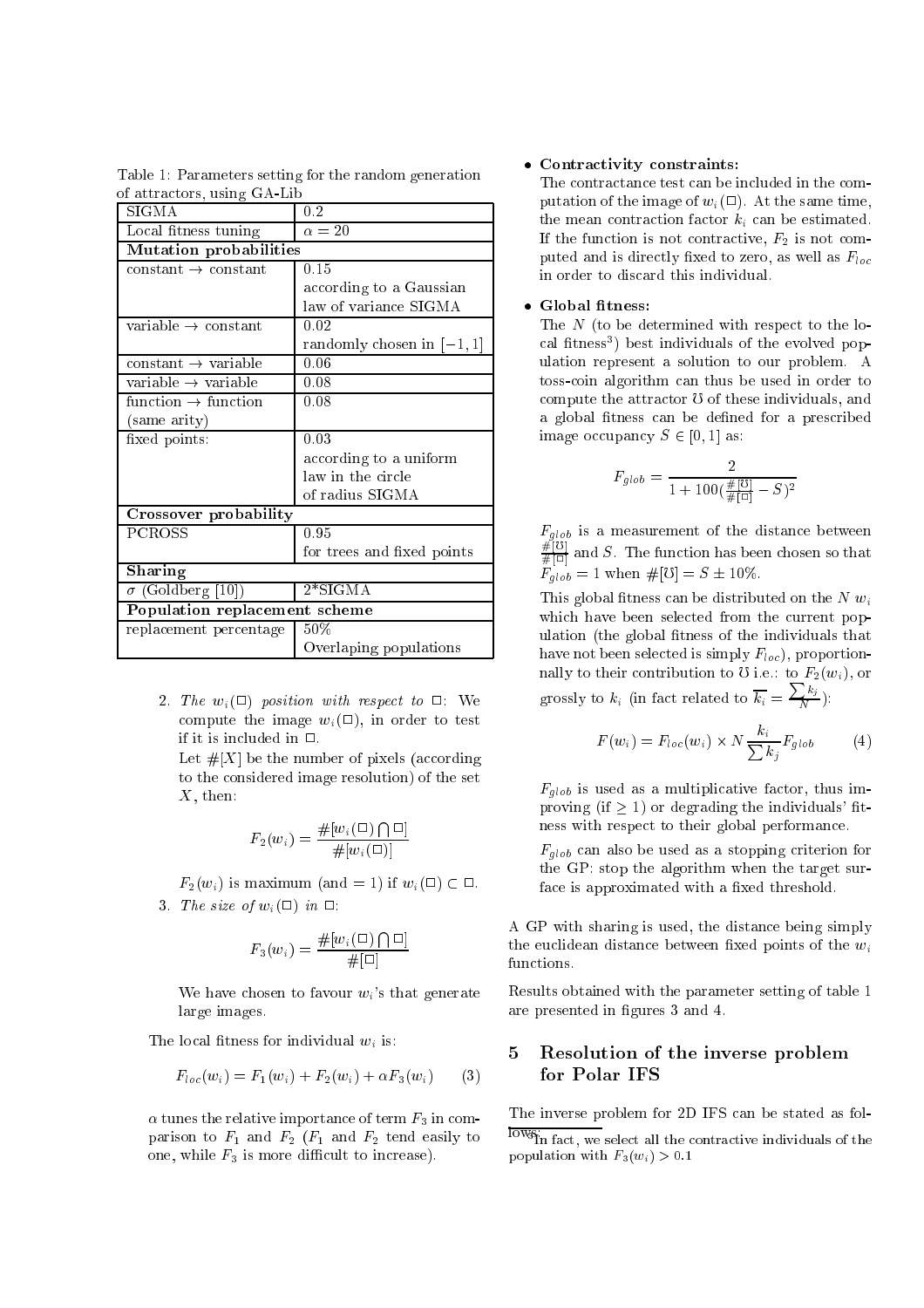

Figure 3: Three different runs of the algorithm: 128x128 random attractors generated for  $S = 0.2$ , with a population size of 20 individuals, the algorithm is stopped as soon as  $\frac{\#[0]}{\#[0]} > S$ .

for a given  $2D$  shape (a binary image), find a set of contractive maps whose attractor produces a similar shape, the similarity being de $termined$  by a pre-defined distance function.

An interesting tool for the resolution of the inverse problem is the so-called collage theorem [2]:

Collage theorem: Let A be the attractor of the hyperbolic IFS  $\mho = \{E, (w_n)_{n=1,\dots,N}\}$ :

$$
\forall K \subset E, d_H(K, W(K)) < \varepsilon \Rightarrow d_H(K, A) < \frac{\varepsilon}{1 - \lambda}
$$

 $\lambda$  being the smallest number such that:

$$
\forall n \in \{1, ..., N\}, \forall (x, y) \in E^2,
$$
  

$$
d(w_n(x), w_n(y)) < \lambda \cdot d(x, y)
$$

This theorem means that the problem of finding an IFS  $\sigma$  whose attractor is close to a given shape  $A$ , is equivalent to the minimisation of the distance:

$$
d_H\big(A,\bigcup_{i=1}^n w_i(A)\big)
$$

under the constraint that the  $w_i$  are contractive functions.

We will see below that the "individual" approach allows to use information stemming from both collage theorem and toss-coin algorithm, in order to solve the inverse problem efficiently.

In the same way as in section 4, each  $w_i$  is mainly evaluated as a function of the position of its fixed point (which is always defined and known, thanks to the use of polar IFS) and as a function of the coverage  $(w_i(A))$ of the target shape  $(A)$ . A distance is defined on the search space (sharing method) to get the individuals to be as far as possible one of each other (linked to the euclidian distance between the  $w_i$  fixed points). The







density 0.41 density 0.41 density 0.41

53 generations 54 generations 91 generations 12 functions 10 functions 19 functions

Figure 4: Three different runs of the algorithm:  $128x128$  random attractors generated for  $S = 0.4$ , with a population size of 30 individuals, the algorithm is stopped as soon as  $\frac{\#[0]}{\#[0]} > S$ .

 $w_i$  population then evolves so that the best individuals of the population get the best and most economical covering of the target image.  $A = \bigcup w_i(A)$ .

 $\bullet$  Constrained fixed points: The fixed points  $x_i$ of individuals  $w_i$  are randomly chosen among the contour points of the target shape A in the initial generation<sup>4</sup> . Mutation and crossover are adapted in order to insure that the  $x_i$  always stay on the contour of A.

Mutation of and individual  $w_i$  is for its fixed point  $x_i$  a uniform random shot among the contour points in a neighbourhood of fixed size, and a random modication of the tree structure for its function tree.

Crossover between individuals  $w_i$  and  $w_j$  does not modify their fixed points, and is a classical GP crossover (subtree exchange) between their tree structures.

- cording to:
	- 1. The position of  $w_i(A)$  with respect to A. As the  $w_i$  fixed points are constrained to belong to A. We can compute the image  $w_i(A)$ , in order to test the set  $w_i(A)$  with respect to A.

Let  $#[A]$  be the number of pixels of A, the term  $F_1(w_i)$  is:

$$
F_1(w_i) = \frac{1}{1 + \#[w_i(A) \setminus A]}
$$

<sup>4</sup> This constraint is related to a conjecture by Michel Dekking that there always exist solutions to the inverse problem where fixed points are on the edges of the target shape. This result has been proven in the case of affine IFS in [6].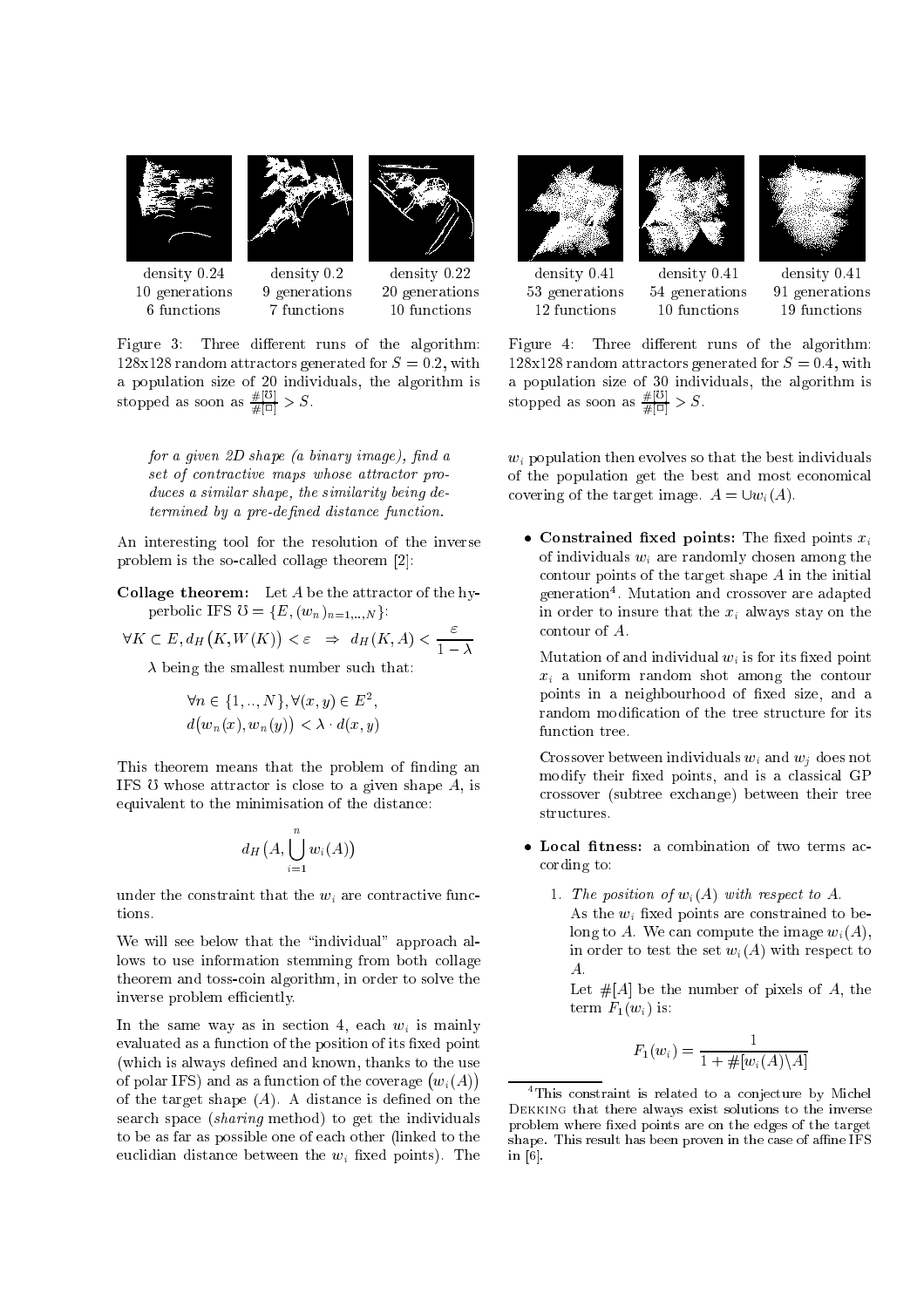Table 2: Fitness parameters for the inverse problem, using GA-Lib

| Local fitness tuning            | $\alpha = 0.4$                         |
|---------------------------------|----------------------------------------|
| Mutation probabilities          |                                        |
| $constant \rightarrow constant$ | 0.15                                   |
|                                 | according to a Gaussian                |
|                                 | law of variance SIGMA                  |
| variable $\rightarrow$ constant | 0.05                                   |
|                                 | randomly chosen in $[-1,1]$            |
| $constant \rightarrow variable$ | 0.06                                   |
| variable $\rightarrow$ variable | 0.08                                   |
| function $\rightarrow$ function | 0.08                                   |
| (same arity)                    |                                        |
| fixed points:                   | $\overline{0.4}$ , linearly decreasing |
|                                 | with generation                        |
|                                 | uniform random choice                  |
|                                 | among contour pixels in a              |
|                                 | neighborhood of radius                 |
|                                 | 4 pixels                               |
| Crossover probability           |                                        |
| <b>PCROSS</b>                   | $\mathbf{1}$ .                         |
|                                 | for trees and fixed points             |
| Sharing                         |                                        |
| $\sigma$ (Goldberg [10])        | $2*SIGMA$                              |
| Population replacement scheme   |                                        |
| replacement percentage          | $50\%$                                 |
|                                 | Overlaping populations                 |

 $F_1(w_i)$  is maximum (and equals 1) if  $w_i(A) \subset$ A.

2. The coverage of  $A$  with  $w_i(A)$ .

A term  $F_2$  has also to be defined, that corresponds to the maximisation of the size of  $w_i(A) \bigcap A$ .

$$
F_2(w_i) = \frac{\#[w_i(A) \bigcap A]}{\#[A]}
$$

 $F_2(w_i)$  is maximum (and equals 1) if  $A \subset$  $w_i(A)$ .

The local fitness of the individual  $w_i$  is a linear combination of the previous terms.

$$
F_{loc}(w_i) = (1 - \alpha)F_1(w_i) + \alpha F_2(w_i)
$$
 (5)

This fitness represents an interpretation of the "collage" property of an IFS, i.e.: one searches for the set of best  $w_i$ 's such that  $A = \bigcup w_i(A)$ . One also understands the benefit of a sharing scheme in order to have an economic coverage of A with the sets  $w_i(A)$ .

 Contractivity constraints are considered as in section 4.

## • Global fitness:

The N (to be determined with respect to the local tness<sup>5</sup> ) best individuals of the evolved population are evaluated via a toss-coin algorithm. The attractor  $\sigma$  of these best individuals is computed, the global fitness then is:

$$
F_{glob} = \frac{1}{\#[\mho]} \Sigma_{x \in \mho} DIST(x) + \frac{\#[\mho \bigcap A]}{\#[A]}
$$

 $DIST(x)$  is the pixel value of x in the distance image of target shape  $A^6$ .

 $F_{alob}$  is a measurement of the distance between  $\sigma$ and  $A$ . The first term of this sum represents the mean distance of the set U to A (1 if  $U \subset A$ ), the second term is 1 if  $A \subset \mathcal{O}$ .

This global fitness is distributed on N best  $w_i$ , proportionally to their contribution to the target approximation in an additive manner.

$$
F(w_i) = F_{loc}(w_i) + k_i F_{glob}
$$

 $F_{glob}$  can also be used to stop the algorithm, i.e.: when the target is approximated with a fixed threshold.



Figure 5: Two runs of the algorithm: 64x64 target, with a population size of 300 individuals, the algorithm is stopped as soon as  $\frac{\pi}{4|A|} > 85\%$ .

Results obtained with the parameter setting of table 2, are presented in figures 5 and 6.

# 6 Conclusion

The aim of this paper was to show the interest of using optimisation strategies for evolutionary algorithms

<sup>&</sup>lt;sup>5</sup>We select all the contractive individuals having a  $F_1$ near 1, i.e.: whose fixed points are close to the target shape A. This set is then filtered by a simple clustering scheme in order to select only the best individuals of each cluster.

 $\,$  A distance image is the transformation of a black  $\alpha$ white image (the target shape  $A$ ) into a grey-level one, where the level affected to each image point is a function of its distance to the original shape  $A$ . It can be easily computed by a simple algorithm (see [4]).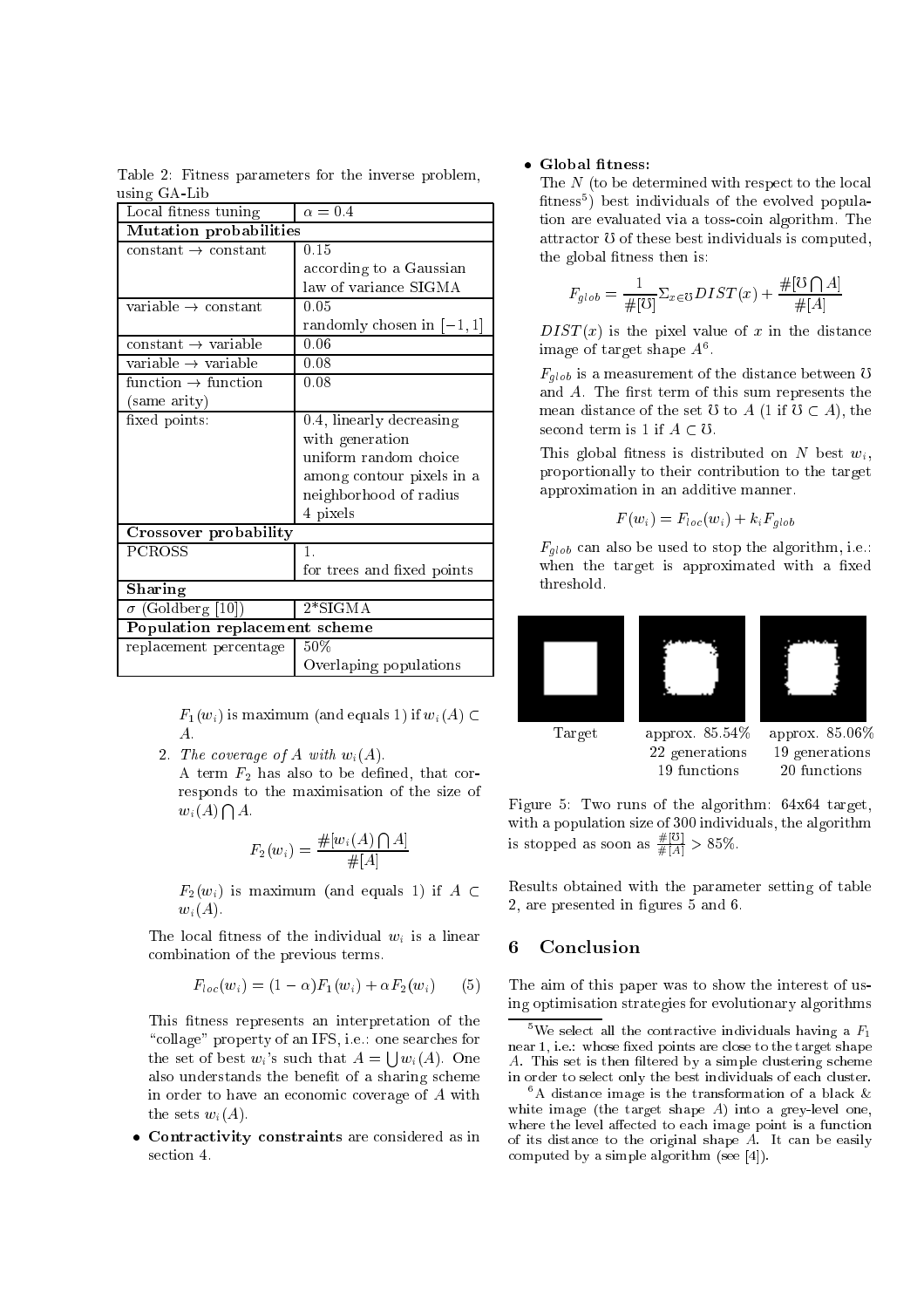





Target approx. 60.46% approx. 60.13% 256x256 target 128x128 target 1000 indiv. 2000 indiv. 38 generations 64 generations 15 functions 27 functions

Figure 6: Two runs of the algorithm: Dolphin target, the algorithm is stopped as soon as  $\frac{\pi}{\#|A|} > 60\%$ .

other than the usual direct implementation that identi fies the fitness function to the function to be optimised. Of course an individual approach can only be used on specic problems such as the ones we presented here. The careful design of fitness functions and balance between local terms and global terms is crucial for the quality and efficiency of the method.

However, the examples we have exhibited in this paper show the benet of individual strategies: for the inverse problem a rough approximation of the shape is obtained very rapidly while fine tuning are longer to obtain. In comparison to the "direct" implementation, one needs a reduced number of generations (and consequently a reduced number of fitness evaluations) to converge to an acceptable result7 . An interesting experiment in the case of the inverse problem (that may also prove that "individual" approaches have still to be considered as "regular" Evolutionary algorithms) is to run the GP algorithm without the global fitness term: results are almost similar, the influence of the global fitness is small. The implementation of the individual approach we describe here differ thus from Credit Assigment Problems [10], where no information is available to measure the efficiency of individuals, except the one that comes from a global evaluation and that has to be dispatched on individuals.

We also show that Polar IFS is an interesting model that simplies the manipulation of non-linear IFS. Future work on this topic concern:

- implementations of section 4 technique in an interactive manner for artistic generation of fractal images,
- exploitation of inverse problem for Polar IFS in the framework of physical structures optimisation.

# References

- [1] M. Barnsley, S. Demko, J. Elton, and Geronimo J. Invariant measures for Markov processes arising from iterated function systems with placedependent probabilities. Georgia Tech. preprint.
- [2] M. Barnsley, V. Ervin, D. Hardin, and J. Lancaster, "Solution of an Inverse Problem for Fractals and Other Sets," Proc. Natl. Acad. Sci. USA, 83, 1986.
- [3] M. F. Barnsley. Fractals Everywhere. Academic Press,N Y, 1988.
- [4] G. Borgefors, "Distance Transformation in Arbitrary Dimension," Computer Vision, Graphics, and Image Processing, 27, 1984.
- [5] Pierre Collet, Evelyne Lutton, Frédéric Raynal, and Marc Schoenauer, "Polar IFS and 'individual' Genetic Programming," Technical report, INRIA Research Report, 1999.
- [6] F.M. Dekking, "Fractal Image Coding : Some Mathematical Remarkd on Its Limits and Its Prospects," chapter in Fractal Image Encoding and Analysis, Yuval Fisher, Ed, pages  $117–133$ . NATO ASI Series, Springer Verlag Series F : Computer and System Sciences, Vol. 159, 1998.
- [7] J. H. Elton. An ergodic theorem for iterated maps. Georgia Tech. preprint, 1986.
- [8] Y. Fisher. Fractal image compression. Siggraph 92 course notes, 1992.
- [9] B. Goertzel. Fractal image compression with the genetic algorithm. Complexity International, (1), 1994.
- $[10]$  David A. Goldberg, "Genetic Algorithms in Search, Optimization, and Machine Learning," Addison-Wesley Publishing Company, inc., Reading, MA, January 1989.
- [11] D. P. Hardin. Hyperbolic Iterated Function Systems and Applications. PhD thesis, Georgia Institute of Technology, 1985.

<sup>7</sup> A precise comparison between these approaches is not straightforward: due to the difference of individuals and fitness functions structures in each approach, a comparison with respect to the number of generations or fitness evaluations is not convenient. A more precise analysis as well as an hybrid implementation (where individual and global GA collaborate) is a part of future works we intend to do on this topic